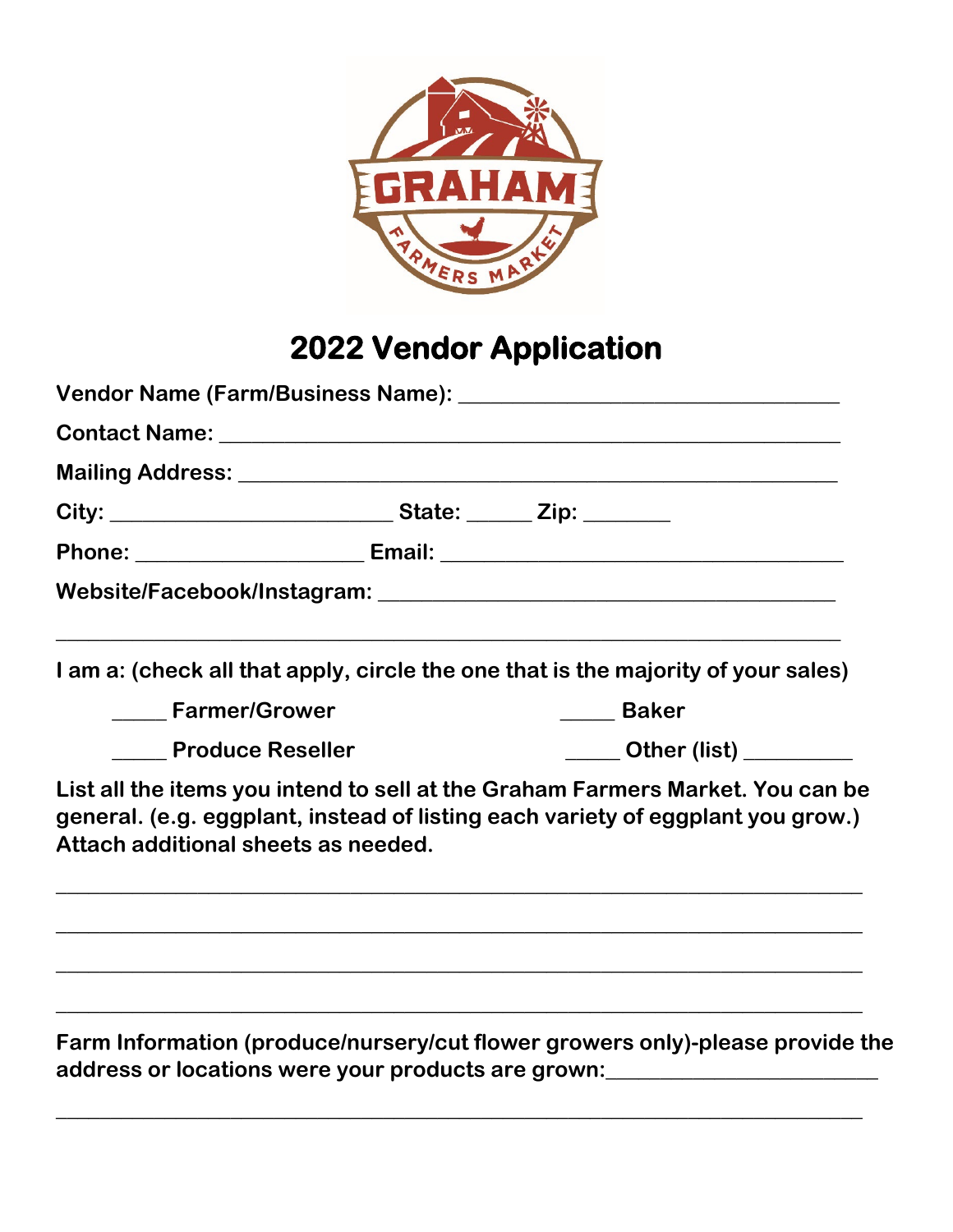**Bakers and Retail Information (pies/cakes/jellies/candles) All bakers are required to present a Food Handlers license upon approval of application. For bakers, please provide the address or locations where your products are**  made: where  $\blacksquare$ 

## **General Market Information**

**\*The market season runs every Saturday from the 1st weekend in May to the last weekend in September.** 

**\*The market opens at 8:30am and closes at 11:30am. You must be set up and ready to sell at 8:30am (no sales prior to 8:30am) and stay the duration of the market.** 

**\*There will be "roll call" each Tuesday prior to the upcoming market. You must check in to get you reserved spot.** 

**\*A \$50/year membership fee is required to participate. This fee goes to upkeep of our facility, marketing, insurance and participation in events outside of the normal market days.** 

**\*Vendors are responsible for set-up and removal of their own products and supplies in their assigned spots.** 

**Please select the market plan that best suits your needs:** 

| <b>Seasonal Plan</b>            | <b>Spot Plan</b>           |
|---------------------------------|----------------------------|
| *\$10/week set-up fee           | *\$25/week set-up fee      |
| <i>*75%</i> attendance required | *no attendance requirement |
| *preferred spots reserved       |                            |

**If you are unable to fulfill the 75% attendance requirement on the Seasonal Plan you will be moved to the Spot Plan upon review by the Graham Famers Market Board of Directors.**